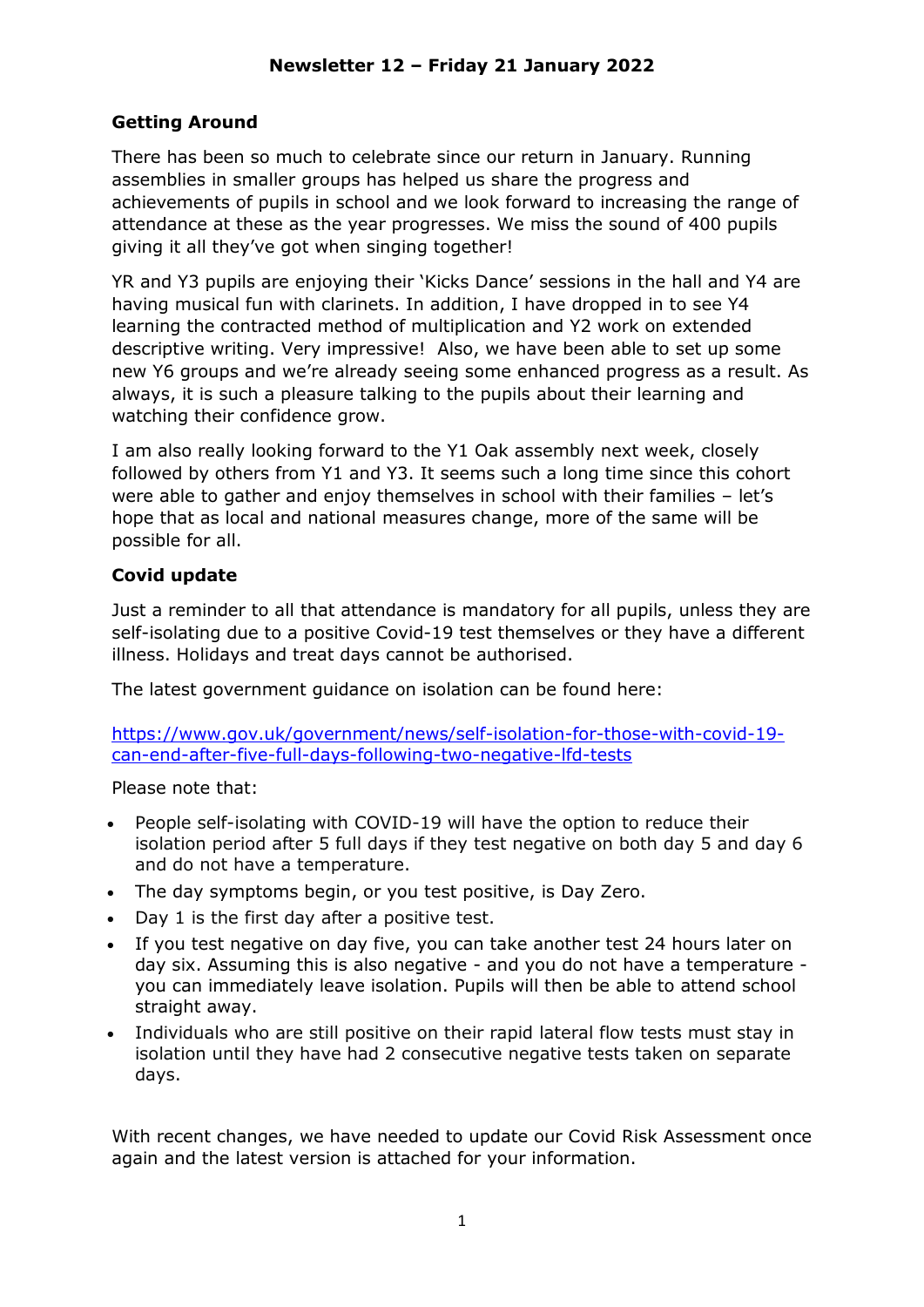# **Attendance**

Remote learning is distributed for those who have tested positive and cannot attend school, but pupils who are isolating due to Covid – 19 are not expected to work until they are well enough to do so.

Where cases are currently high, we ask the DfE and County for advice and make sure that any recommended additional measures are put into place. These currently include additional cleaning and fogging, increased ventilation, spreading pupils out, changing lunch play times, limiting mixing and eating lunches in class instead of the hall. Rest assured that our measures match any advice we receive.

Over the last 2 days we have liaised with the Department for Education, UK Health Protection Agency, our Local Authority Area Education Advisor and Infection Control at West Sussex County Council, sharing all of our Covid information and concerns. All parties are satisfied with the School and the proportionality of the measures we currently have in place.

Anything other measures, such as a closure of a class, or pupils not attending when fit to do so, is currently not possible and would be against guidance.

As long as we have staff in place, including any supply and the option to join classes if numbers are significantly low, we must keep on educating pupils in school. Any closure is a very last resort, where provision of a teacher is not possible.

It therefore follows that as attendance is mandatory, any unauthorised absences reaching 10 sessions or more will trigger a fixed penalty referral to the Local Authority.

## **Staffing**

The latest guidance on pregnancy in schools from West Sussex means that Mrs Kennedy will be working from home from Monday 7 February until her maternity leave officially starts. Playing to our strengths, Y1 Oak Class will be covered by Mrs Rhodes and Miss Sowton leading up to half term.

Mr Waters will extend his stay with us until the end of the academic year to allow consistency for Y4 Lime Class.

After half term, Mrs Lowe, an experienced practitioner, returns from her maternity. From Monday 28 February Y1 Oak will be taught by Mrs Lowe and Miss Sowton.

Mrs Thomas will provide release time for Y4 Larch.

There will be no other changes.